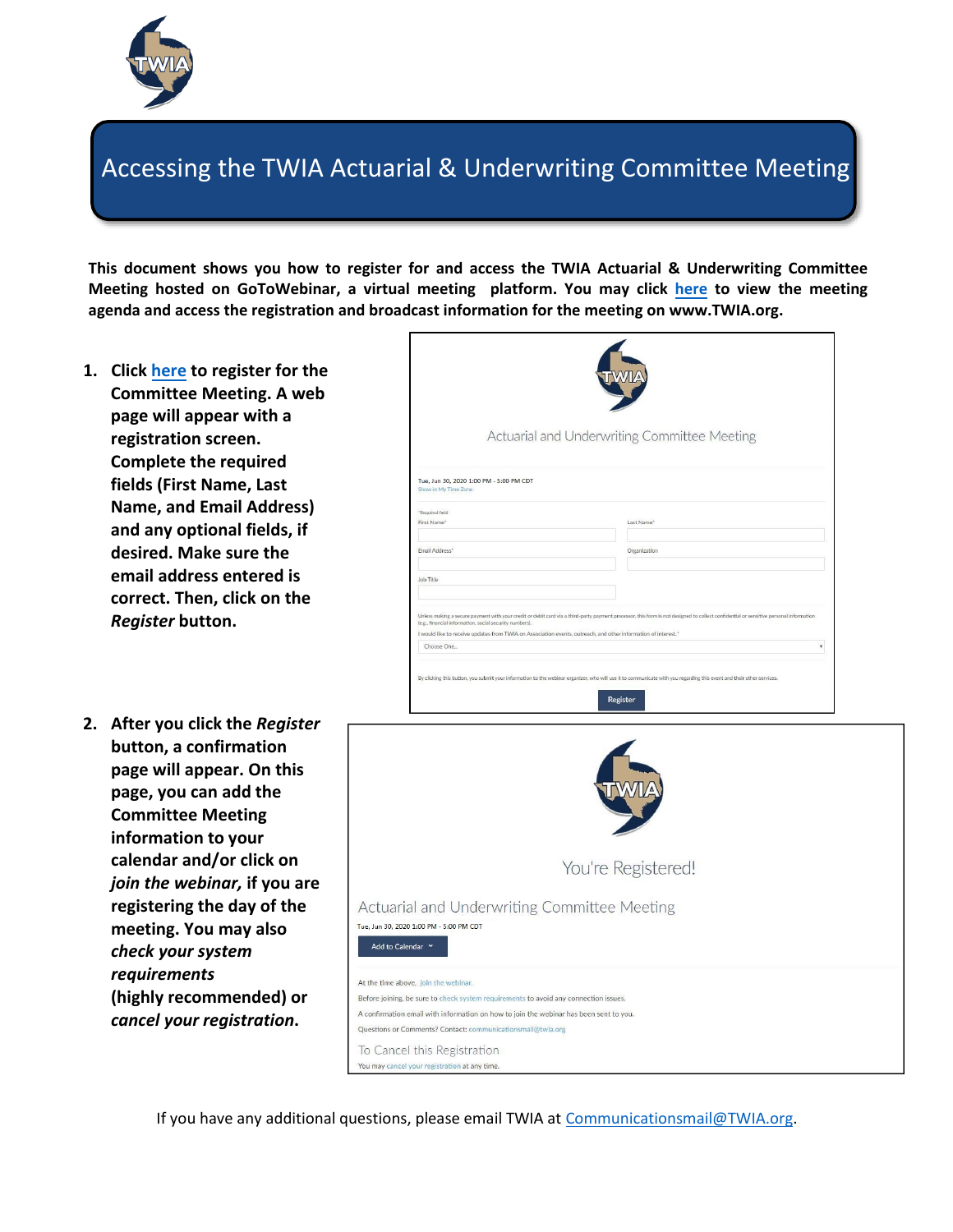

**3. If you are completing your registration prior to the meeting, you can find a registration confirmation email with information for accessing the meeting in your inbox. Look for an email from TWIA Communications (customercare@gotowebinar.com).**

**If you do not find the email in your inbox, check your Spam/Junk folders. It is also possible you entered your email address incorrectly when registering.** 

**Note: You may join the meeting from a desktop computer, laptop, or mobile device. Review the image below for content and options available in the confirmation email.** 



If you have any additional questions, please email TWIA at [Communicationsmail@TWIA.org.](mailto:Communicationsmail@TWIA.org)